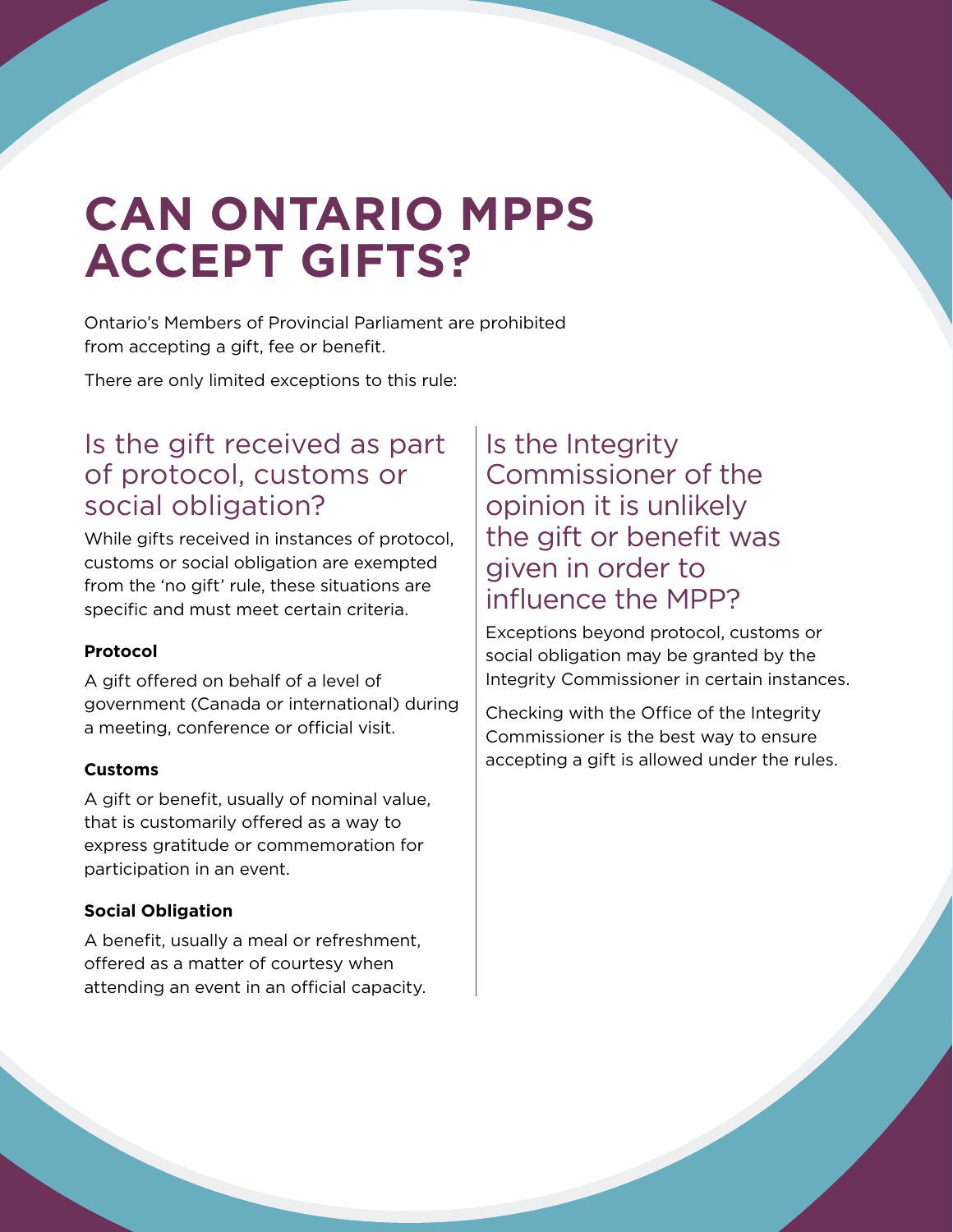

# **MPP GIFT GUIDANCE**

These scenarios will help MPPs determine whether a gift can be accepted. Contact the OIC when the circumstances of the offered gift vary.

| Item or benefit offered                                                                                                                        | Is it offered as<br>part of protocol,<br>customs or social<br>obligation? | <b>Can it be</b><br>accepted?                                                                         |
|------------------------------------------------------------------------------------------------------------------------------------------------|---------------------------------------------------------------------------|-------------------------------------------------------------------------------------------------------|
| MPP gives a speech and receives a mug,<br>pen or an item of nominal value as thanks.                                                           |                                                                           |                                                                                                       |
| MPP is offered a sculpture by government<br>official from another country.                                                                     |                                                                           |                                                                                                       |
| MPP has been invited to be the keynote<br>speaker at an event and is provided with a<br>meal as part of the evening's schedule.                |                                                                           |                                                                                                       |
| MPP has been invited to be the keynote<br>speaker at an event in another city, with<br>airfare and accommodation offered by the<br>organizers. | Possibly                                                                  | Seek advice from<br>the Integrity<br>Commissioner.                                                    |
| MPP is offered a meal at a restaurant paid<br>for by government stakeholder, during<br>which official matters are discussed.                   |                                                                           | Generally not<br>allowable.<br>Decline offer or<br>seek advice from<br>the Integrity<br>Commissioner. |
| MPP is offered a clock by a company on a<br>trade mission to another country.                                                                  |                                                                           | Generally not<br>allowable.<br>Decline offer or<br>seek advice from<br>the Integrity<br>Commissioner. |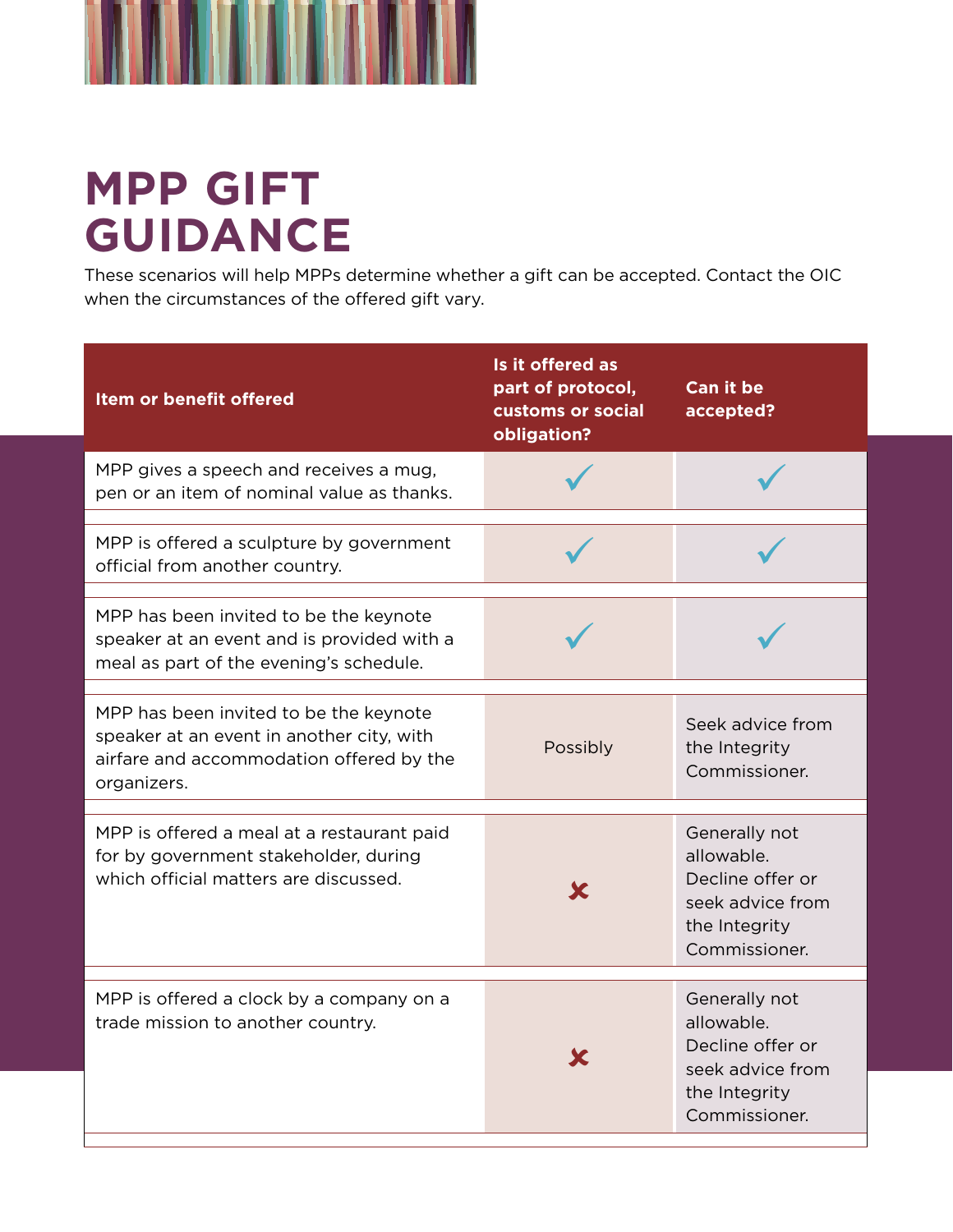| Item or benefit offered                                                                                                                                            | Is it offered as<br>part of protocol,<br>customs or social<br>obligation? | <b>Can it be</b><br>accepted?                                                                         |
|--------------------------------------------------------------------------------------------------------------------------------------------------------------------|---------------------------------------------------------------------------|-------------------------------------------------------------------------------------------------------|
| MPP is offered a ticket to a cultural,<br>sporting or charity event by a government<br>stakeholder where the MPP does not speak<br>or have an official role.       |                                                                           | Generally not<br>allowable.<br>Decline offer or<br>seek advice from<br>the Integrity<br>Commissioner. |
| MPP is offered a donation of food or<br>supplies from a government stakeholder for<br>a community event in the riding.                                             |                                                                           | Generally not<br>allowable.<br>Decline offer or<br>seek advice from<br>the Integrity<br>Commissioner. |
| MPP takes a tour of a company's facility in<br>the riding and is presented with a large gift<br>basket of products.                                                |                                                                           | Generally not<br>allowable.<br>Decline offer or<br>seek advice from<br>the Integrity<br>Commissioner. |
| MPP is offered a ticket to attend a cultural<br>event hosted by a community organization.                                                                          | Possibly                                                                  | Seek advice from<br>the Integrity<br>Commissioner.                                                    |
| MPP wins a raffle at an event while<br>attending in official capacity.                                                                                             |                                                                           | Seek advice from<br>the Integrity<br>Commissioner.                                                    |
| MPP is invited to attend, but not participate,<br>in a reception commemorating an<br>event that is connected to the riding or<br>responsibilities at Queen's Park. | Possibly                                                                  | Seek advice from<br>the Integrity<br>Commissioner.                                                    |
| MPP is offered a trip to another country or<br>part of the province as a "fact-finding" tour.                                                                      |                                                                           | Seek advice from<br>the Integrity<br>Commissioner.                                                    |